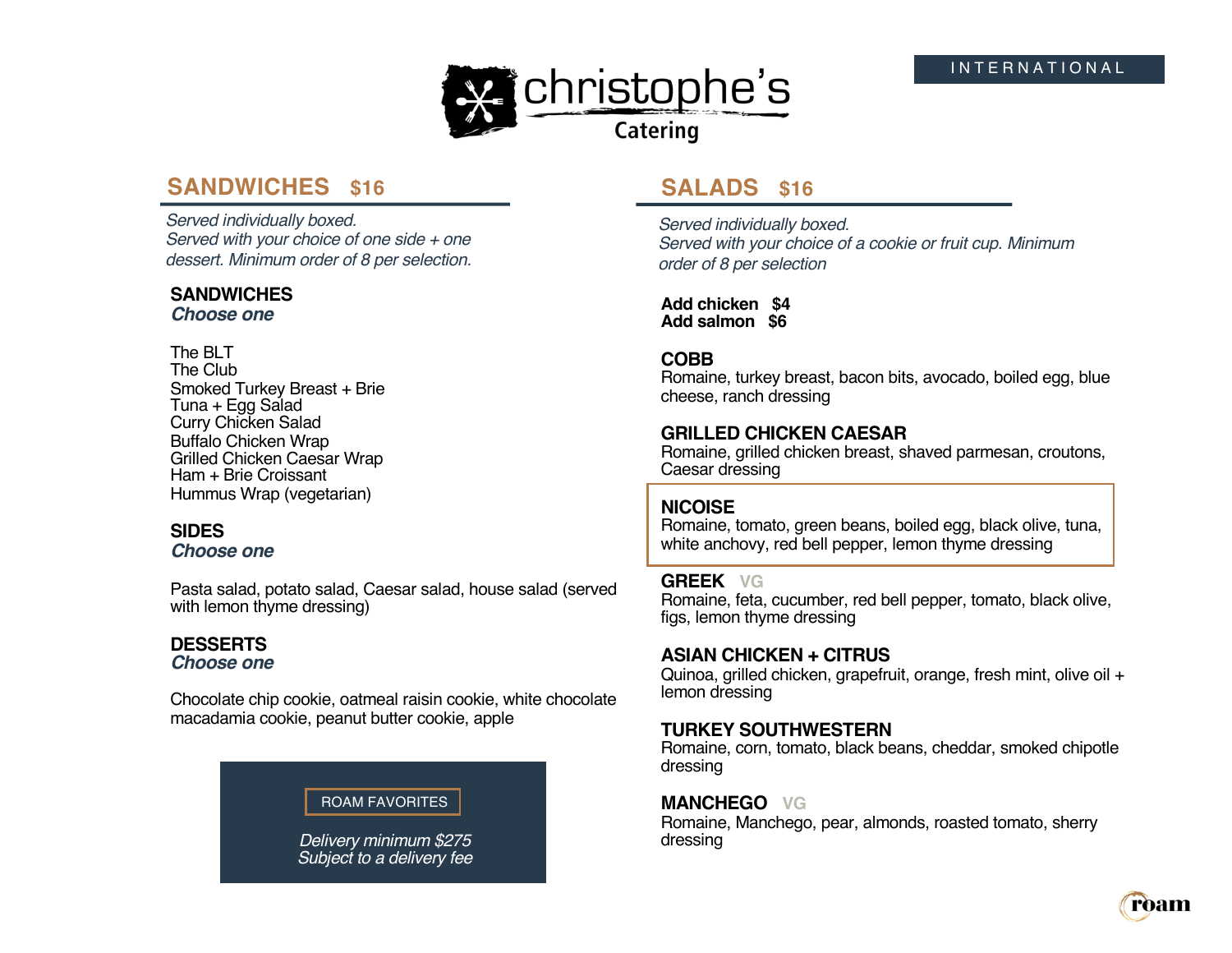

#### INTERNATIONAL

# **HOT LUNCH**

*Served family style. Choose one entrée, one salad + one dessert. Minimum of 12 people.*

## **CHICKEN ENTRÉES \$24pp**

Chicken Marsala *Served with broccoli + risotto*

Roasted Chicken Breast *Served with scallop potatoes + steamed vegetables*

#### **BEEF ENTRÉES \$28pp**

Braised Beef Burgundy *Served over a red wine sauce with carrot, celery + onions alongside mashed potatoes*

Roasted Hanger Steak *Served with mashed potatoes + seasonal*  **VEGETARIAN ENTRÉES \$22pp** *vegetables*

## **PORK ENTRÉES \$24pp**

Pulled Pork Chipotle *Served with sautéed bell peppers + onions*

Oven Roasted Pork Loin *Served over a pork jus with sautéed apple, bacon, onion + ginger alongside sautéed potatoes*

## **TURKEY ENTRÉES \$24pp**

Apricot Roasted Turkey Breast *Served with mashed potatoes + green bean casserole*

Roasted Turkey Breast *Served with mashed potatoes + steamed seasonal vegetables*

## **FISH ENTRÉES \$26pp**

Salmon Coulibiac *Fresh salmon, spinach, rice pilaf + lemon, baked + wrapped in a puff pastry served with sour cream dill sauce*

Eggplant Parmesan *Roasted eggplant, tomato + Béchamel sauce with shaved parmesan*

#### ROAM FAVORITES

*Delivery minimum \$275 Subject to a delivery fee* 

*Don't see what you like? Allow us to customize a menu to best accommodate your guests.*

# **SALADS**

#### **CRUNCHY ASIAN SALAD**

*Mung beans tossed with bell pepper, red onion, sesame seeds + peanuts*

#### **CAESAR SALAD**

*Classic romaine salad, shaved parmesan, croutons + creamy Caesar dressing*

#### **PASTA SALAD**

*Orzo pasta with bell peppers, parmesan, black olives, basil + black olives*

#### **SOUTHWESTERN SALAD**

Romaine, corn, tomato, avocado, tortilla strips + smoked chipotle dressing

#### **WATERCRESS + FENNEL SALAD**

*Fresh goat cheese, pomegranate, almonds, olive oil lemon juice dressing*

#### **GREEK SALAD**

*Romaine, cucumber, bell pepper, feta cheese, black olives, dried fig, walnut + lemon thyme dressing*

## **DESSERTS**

Cookies, Brownies, Apple Cobbler, Peach Cobbler, Tiramisu, Chocolate Mousse, Individual Tarts (apple, blueberry, apricot, raspberry or cherry)